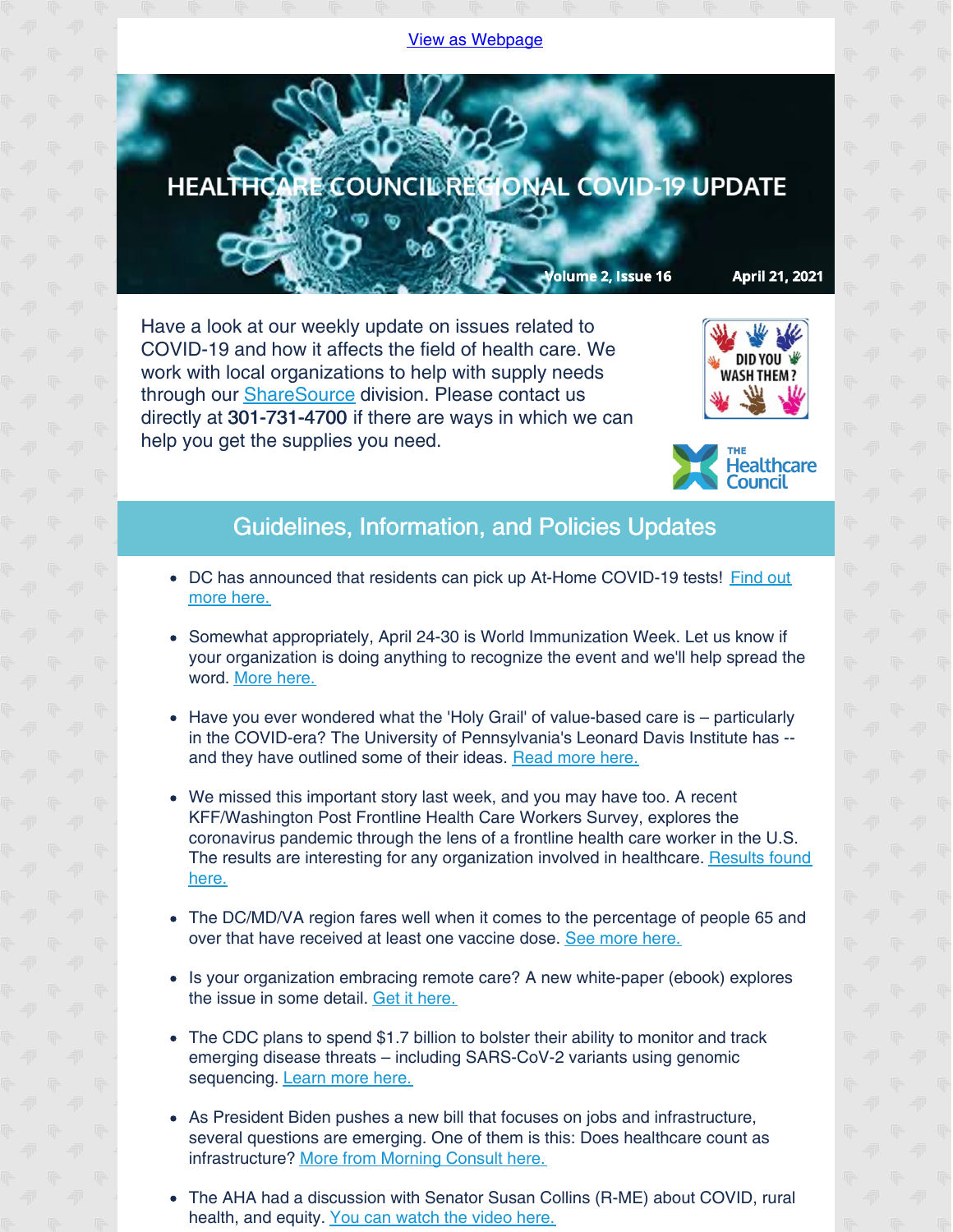## Education, Learning, and Resources

- Tonight! Live AHA and Black Coalition Against COVID Discussion of Rural Communities' Vaccination Challenges: April 21, 2021 - 7 pm: The AHA and Black Coalition against COVID will host a town hall on enhancing the opportunities for rural health care providers, public health organizations and rural health advocates as they advance COVID-19 prevention guidance, vaccine acceptance and vaccine administration. The event will feature senior leadership from the White House, the Centers for Disease Control and Prevention and a variety of nationally recognized experts including, including AHA Board Chair Rod Hochman, M.D., CEO of Providence in Renton, Wash., and Francine Witt, DNP, president and CEO of Effingham Health System in Springfield, Ga. Watch live on [YouTube](https://www.youtube.com/channel/UC9b0NPhd14GZK_xPitUoehA) or [Facebook.](https://www.facebook.com/BlackDoctor.org/)
- Join DC Health for PDMP Lunch & Learn: April 23, 2021 12 pm | Mandatory Query Amendment Webinar: Each moment spent in front of a computer is time that could have been spent with a patient. Join the webinar to learn how you can improve access and use of PDMP data by quickly accessing it in your clinical workflow. A goal of the DC Prescription Drug Monitoring Program (PDMP) is to share data with health care providers, prescribers and pharmacists to improve their ability to identify and reduce diversion of prescription drugs while not impeding the appropriate medical utilization of controlled substances. DC Health covers the cost of PDMP-EHR integration in an effort to help local health care providers. Participants will learn how to access the PDMP in the EHR and easily comply with mandatory query requirements. Integrating the DC PDMP into your EHR will allow you to access the PDMP data in one click, saving up to four minutes for each patient encounter. [Register](https://dcnet.webex.com/webappng/sites/dcnet/meeting/info/60593ac6d7b24e14a5302103bfd4d3cd?isPopupRegisterView=true) for the event here.
- Join us for our Virtual Pharmacy Divisional Meeting: April 28, 2021 12 pm: Guest speaker, Todd [Barrett,](mailto:todd.barrett@phthealth.com) RPh, will present on the Drug Quality and Security Act of 2013. Todd serves as the CEO of [T1](https://t1telehealth.com/), a healthcare provider specializing in telehealth as a tool to improve healthcare and patient outcomes. He is also the President of Providence Health [Technologies](https://phthealth.com/) (PHT), a company specializing in the development of technologies to foster integration and build access to medications at low cost. Register [here.](https://us02web.zoom.us/meeting/register/tZIsceytqD4jG9Vky6bnEAInWch9_pyBZJaK)
- DCHA & MedStar Georgetown University Hospital Serve On Future of Heath Care Panel - May 6: DCHA's President & CEO Jacqueline D. Bowens and MedStar Georgetown University Hospital's President Michael Sachtleben will serve as panelists for the Washington Business Journal's Future of Health Care event on May 6. The event will focus on the COVID-19 vaccine rollout in Greater Washington, including the latest regarding the [pandemic](https://www.bizjournals.com/washington/event/166124/2021/future-of-health-care) and the potential return to work. Event details found here.

## General Information and Data Sources

Resources for National and Regional Up-to-the-Minute Data and Information:

- Johns Hopkins University global [COVID-19](https://gisanddata.maps.arcgis.com/apps/opsdashboard/index.html#/bda7594740fd40299423467b48e9ecf6) **Tracker**
- Latest Case data for each state can be found at these websites:
	- [Maryland](https://coronavirus.maryland.gov)
	- [Virginia](https://www.vdh.virginia.gov/coronavirus/)
	- District of [Columbia](https://coronavirus.dc.gov)
	- West [Virginia](https://dhhr.wv.gov/COVID-19/Pages/default.aspx)
- State Hospital Association information can be found at these websites:
	- Maryland Hospital [Association](https://www.mhaonline.org/resources/coronavirus)